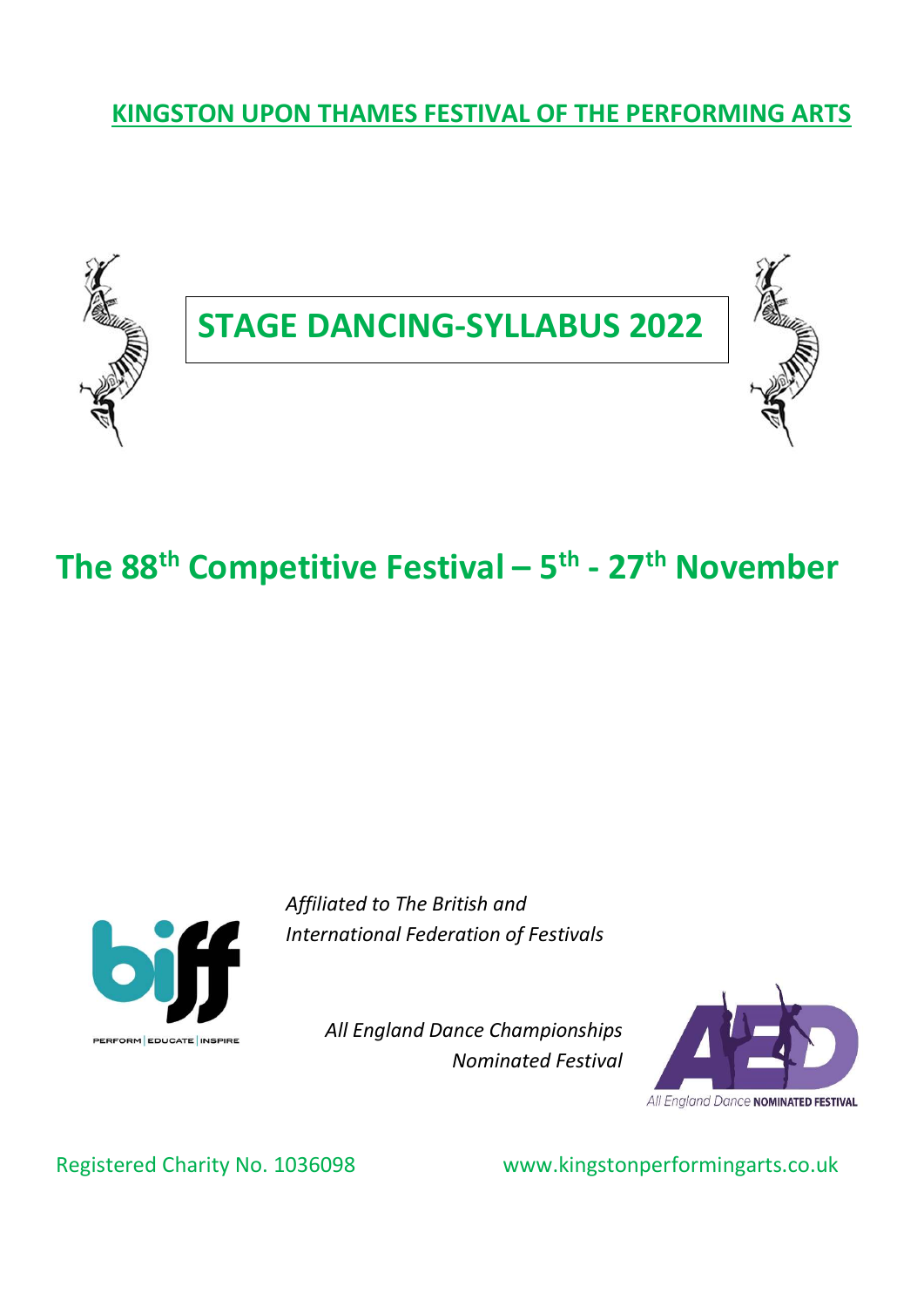# 2022 Adjudicators 5<sup>th</sup>/6<sup>th</sup> and 12<sup>th</sup>/13<sup>th</sup> November Jodie Clark



Jodie trained at Bird College where she won the Dancing Times Choreography Award and graduated with Distinction. She enjoyed a diverse performing career across many genres appearing in a commissioned work for Dance Umbrella to open the British Library and travelling worldwide on luxury cruise liners as well as many pantomime and summer seasons both in the UK and Europe.

At The BRIT School she teaches a range of techniques and writes, choreographs and directs performance work. Passionate about potential, creativity and motivation, Jodie is committed to excellence in the Arts Education sector with expertise in Dance. She has proven success in artistic development, creating and nurturing industry links, curriculum design and implementation. She has a breadth of knowledge and experience including technical advancement, artistic development, performance projects and developing and nurturing Industry links. Jodie has successfully initiated and led some exciting multi arts projects for example working with the BRIT Awards, The Other Songs and Kings College London in Zimbabwe.

Alongside BRIT School she has a portfolio of freelance engagements teaching and mentoring under the banner of the ISTD and choreographs for various corporate events, flash mobs and pantomimes. She has been part of the R & D for the new ISTD Contemporary dance syllabus and enjoys travelling to NYC to develop her knowledge and skill set.

Jodie holds an MA in Creative Practice, QTS and Fellowship status with the ISTD and is an Adjudicator member of The British and International Federation of Festivals and All England Dance.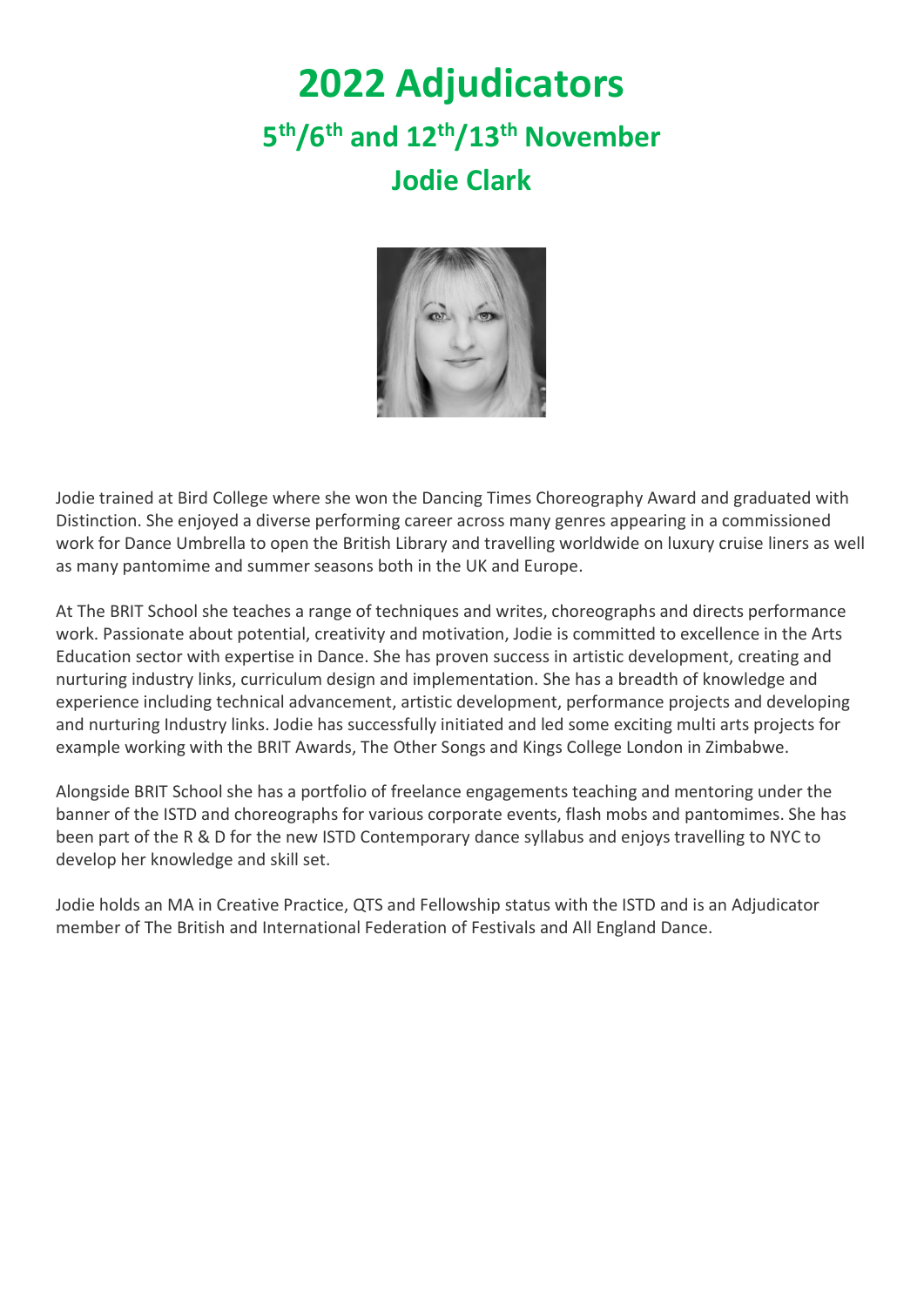# 19th/20th and 26th/27th November Anna Morgan



Anna trained at the Deborah Capon College, and was also heavily influenced by her time training and working in America. She was represented by Terpsichore Entertainment in New York and worked within theatre and television. Following this she became the company's UK talent representative, responsible for identifying and guiding talented artists seeking legal employment and representation in the USA.

Anna went on to train as a teacher, running her own school for 6 years, achieving her Licentiate and Fellowship qualifications with the ISTD and becoming a mutually recognised teacher with the Royal Academy of Dance. In 2015 she became an Approved Tutor for the ISTD and launched Anna Morgan Dance, a teacher training college delivering the ISTD's Diploma in Dance Education qualification. Anna spent a number of years on the Ballet faculty at Performers College before joining Bird College as a Ballet Tutor in 2016, where she is also the staff representative to the Board of Directors.

In addition to her role at Bird College and her own teacher training course, Anna's current work includes being an adjudicator for the British and International Federation of Festivals, and a tutor for the Royal Ballet School's teacher training department. Anna continues to teach and choreograph in America; before the Pandemic choreographing two original works for Bailar Al Sol in New Jersey, and currently working alongside American company Ballet Forté on the creation of original Contemporary Ballet to debut in London. Anna is also on the Advisory Board for the TIRED Movement (Trying to Improve Racial Equality in Dance.

Anna is truly passionate about Dance Education which promotes a combination of excellence, compassion, equity and inclusion. @annamorgandance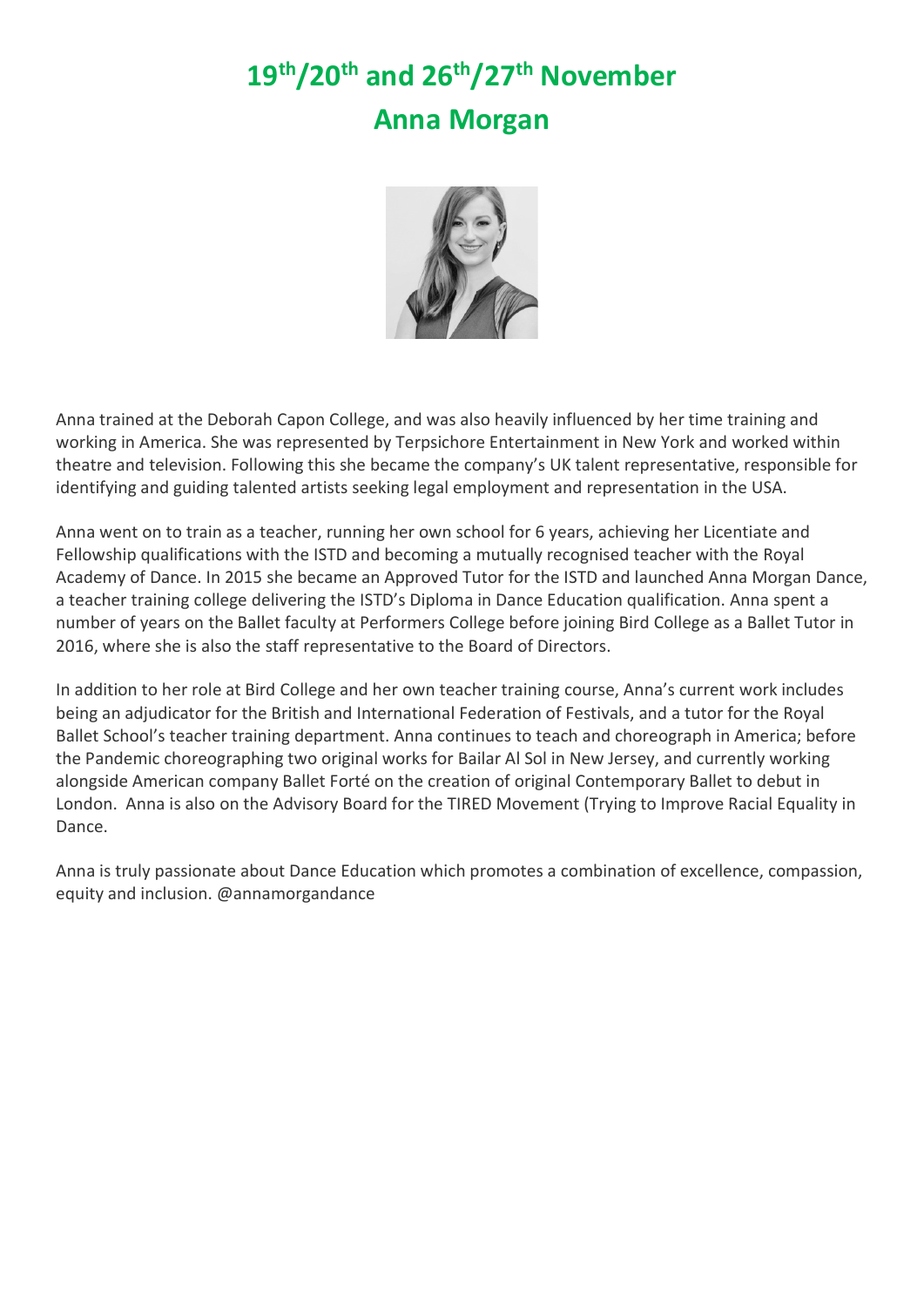The Kingston Upon Thames Festival of Performing Arts is a competitive festival with classes for all ages and abilities that takes place every year. It is affiliated to the British and International Federation of Festivals for Music, Dance and Speech, which has as its patron Her Majesty the Queen, and is one of over three hundred affiliated festivals. You can contact us for more information at info@kingstonperformingarts.co.uk

The Festival consists of the following sections: Vocal, Pianoforte, Speech & Drama, Instrumental, South Asian Music and Dancing; this syllabus covers only the Dancing section, details of classes within the other sections will be found in a separate syllabus. Entries are welcomed from individuals, teachers, schools and other groups; special entry forms are provided for Dancing Schools.

The primary aim of the Festival is to encourage the study and performance of the arts. This is done by giving the opportunity for public performance of a prepared piece and providing constructive criticism in a competitive but friendly atmosphere.

#### CAN YOU HELP?

The Festival is a non-profit-making registered charity and is run entirely by voluntary helpers, to whom we are very grateful. We are always glad to have more help. If you are able to give some time, either as an official or "behind the scenes", please contact the festival secretary and organiser, Jen Tatner at kingstonfestivalofdance@gmail.com. We particularly need help from Registered/Licensed Chaperones to assist with the care of the children. Even if you can only help for a couple of hours that would be appreciated.

#### Be A Festival Patron

If you are interested in being a Festival Patron please contact the Dance Secretary.

#### Data Protection Act 1998:

The Festival will hold data solely for the purpose of running the Festival. All personal data held will be solely to enable the Festival to fulfil its constitutional purpose as laid out in its Constitution as a Registered Charity and will be used solely for this purpose. No other data will be held. Personal data will not be disclosed to third parties without the express consent of the data subject unless the disclosure is to enable the Festival to fulfil its constitutional purpose. Our data protection policy can be found on our website http://www.kingstonperformingarts.co.uk/index.html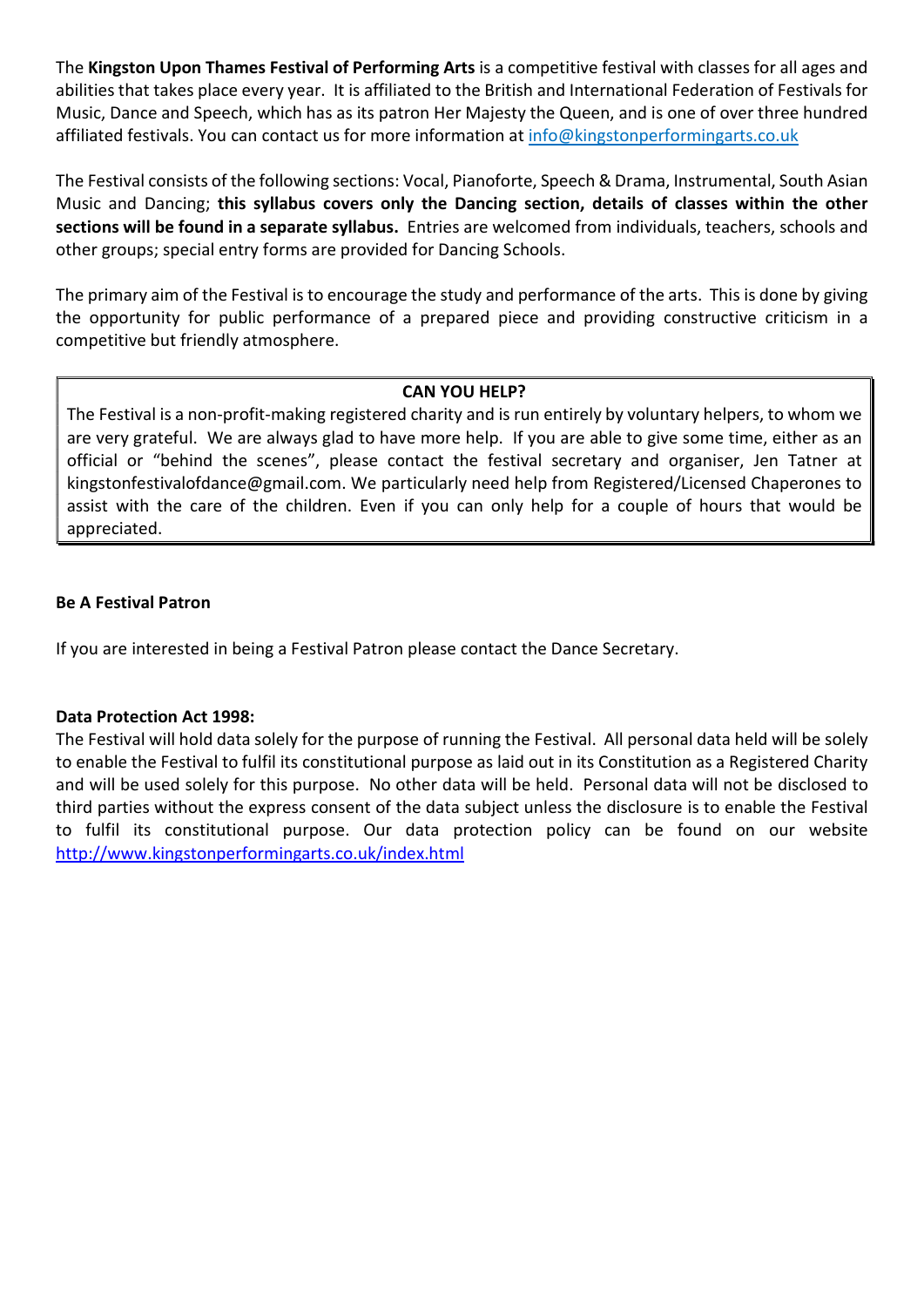## KINGSTON UPON THAMES FESTIVAL OF THE PERFORMING ARTS STAGE DANCING

### CHILD PROTECTION POLICY

The British and International Federation of Festivals for Music, Dance and Speech work for amateur festivals everywhere to help create thousands of educational performance opportunities for children and young people each year.

The Federation, and our member Festivals, are committed to ensuring safe environments for children and young people and believe that it is always unacceptable for a child or young person to experience abuse of any kind. We recognise our responsibility to safeguard the welfare of all children and young people, by a commitment to recommend best practice which protects them.

This policy applies to our Board of Trustees, paid staff, Adjudicator members, volunteers, students or anyone working on behalf of the Federation and our member Festivals.

#### We recognise that:

- the welfare of the child/young person is paramount
- all children, regardless of age, disability, gender, racial heritage, religious belief, sexual orientation or identity, have the right to equal protection from all types of harm or abuse

• working in partnership with children, young people, their parents, carers and other agencies is essential in promoting young people's welfare.

#### The purpose of the policy:

• to provide protection for the children and young people who participate in our festivals, including the children of festival members

• to provide staff and volunteers with guidance on procedures they should adopt in the event that they suspect a child or young person may be experiencing, or be at risk of, harm

#### We will seek to safeguard children and young people by:

- valuing them, listening to and respecting them
- adopting child protection guidelines through procedures and safe working practice for staff and volunteers
- recruiting staff and volunteers safely, ensuring all necessary checks are made
- sharing information about child protection and safe working practice with children, parents, staff and volunteers
- sharing information about concerns with agencies who need to know, and involving parents and children appropriately
- providing effective management for staff and volunteers through supervision, support and training.

The Federation will review this policy each year in November in line with Safe Network guidance or sooner in light of any changes in legislation or guidance. All changes will be communicated to our member Festivals in time for the start of the new Festival year.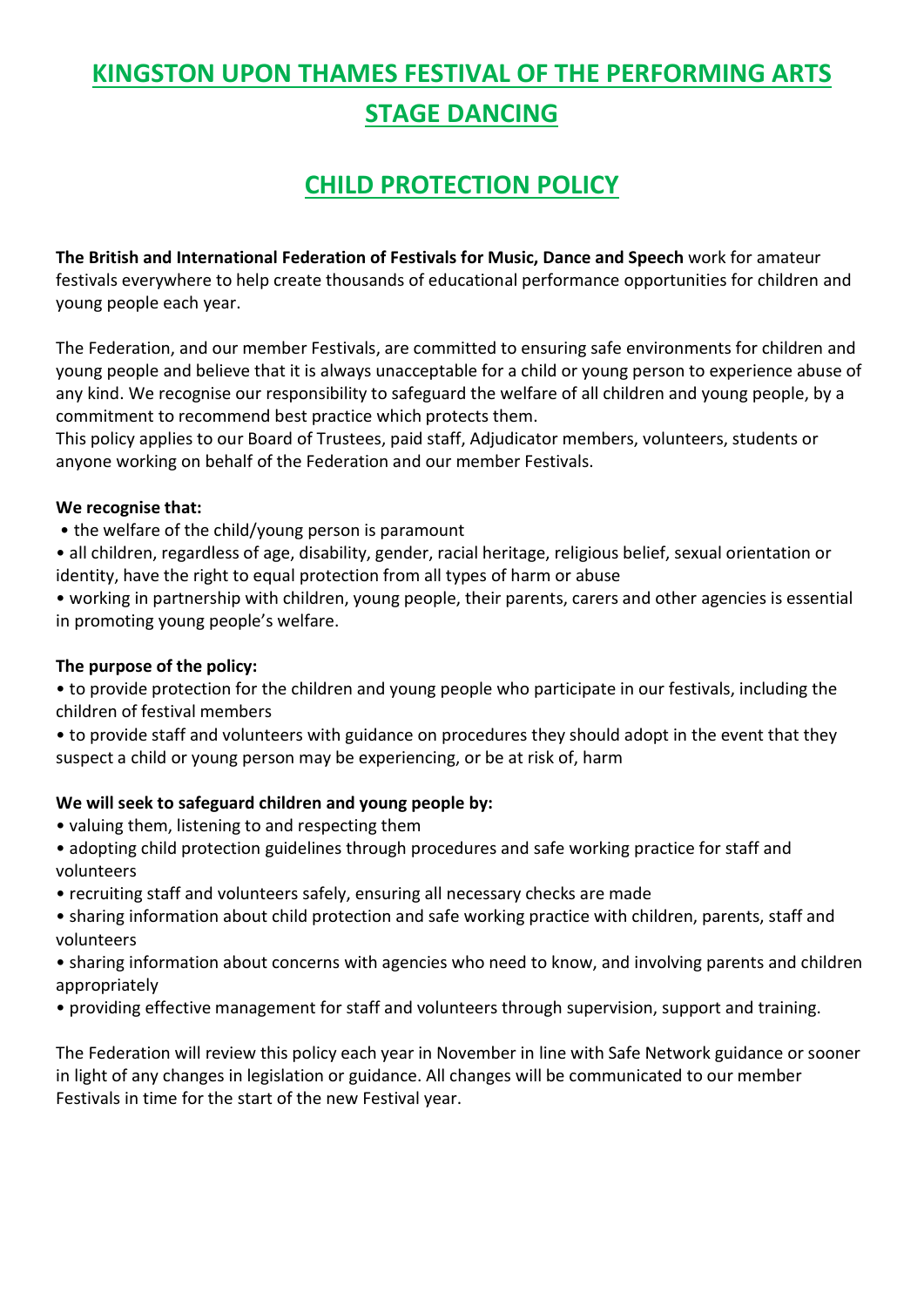

### Creating Safer Festivals for Everyone

The Federation and its member Festivals use the following policies and procedures to create Safer Festivals for everyone:

- 1. A single, definitive Child Protection Policy adopted by all Federation Festivals.
- 2. One or more designated Festival Safeguarding Officers (FSO) appointed for each Federation Festival. The Safeguarding Officer for the Kingston Festival is Dr Doreen Camilleri-Novak who can be contacted on 07710452331
- 3. Best practice advice in the form of Safe Working Practice and Festival Child Protection leaflets, with support and training for all Festival staff and volunteers. Including clear reporting procedures for anyone with a concern about a child.
- 4. Appropriate recruitment and induction procedures for all new Festival staff and volunteers responsible for providing safe environments for everyone attending / performing at a Federation Festival.
- 5. All Festival personnel wear a Festival name badge and may be approached with any problem. All teachers/parents/guardians/carers are asked to report all incidents of any nature to anyone wearing a badge. All reported incidents will be handled in accordance with the Safe Working Practice and Festival Child Protection best practice advice. In addition we will ensure the availability of a quiet area / room where concerns can be expressed in private.
- 6. For the duration of a Festival all teachers/parents/guardians/carers are responsible for the continuous care and supervision of their own children/pupils. If they are unable to attend personally, they must delegate their responsibilities to an identified adult and ensure that their children/pupils are aware of the identity and name of the person responsible for their care. This includes supervision throughout all Festival venues, practice and changing rooms that may be provided. The Festival cannot take responsibility for any property left unattended.
- 7. No unauthorised photography, audio or video recording of children and young people is allowed in the performance areas at our Festivals. Where parents/guardians/carers do not wish photos to be taken at all, then the responsible adult attending should ensure that their child is not included in official photos.
- 8. All Festival venues have disabled access and facilities. Some children and vulnerable adults may have specific needs in order to take part. If this is the case we ask the responsible teachers/parents/guardians/carers to contact the Section Secretary prior to arrival. The Festival actively seeks wherever possible to meet these needs, but must know beforehand in order to prepare support – or to advise that help cannot be provided on this occasion.
- 9. The Festival's Child Protection Policy and approach to Creating Safer Festivals for Everyone is published explicitly in our Syllabus, Programme and on our website. By completing and signing the entry form all parents / guardians / carers and teachers of competitors under 18 (or vulnerable adults of any age) confirm that they give (or have obtained) the necessary consents for the competitors to take part in the Festival. Without consent the entry to the Festival cannot be accepted.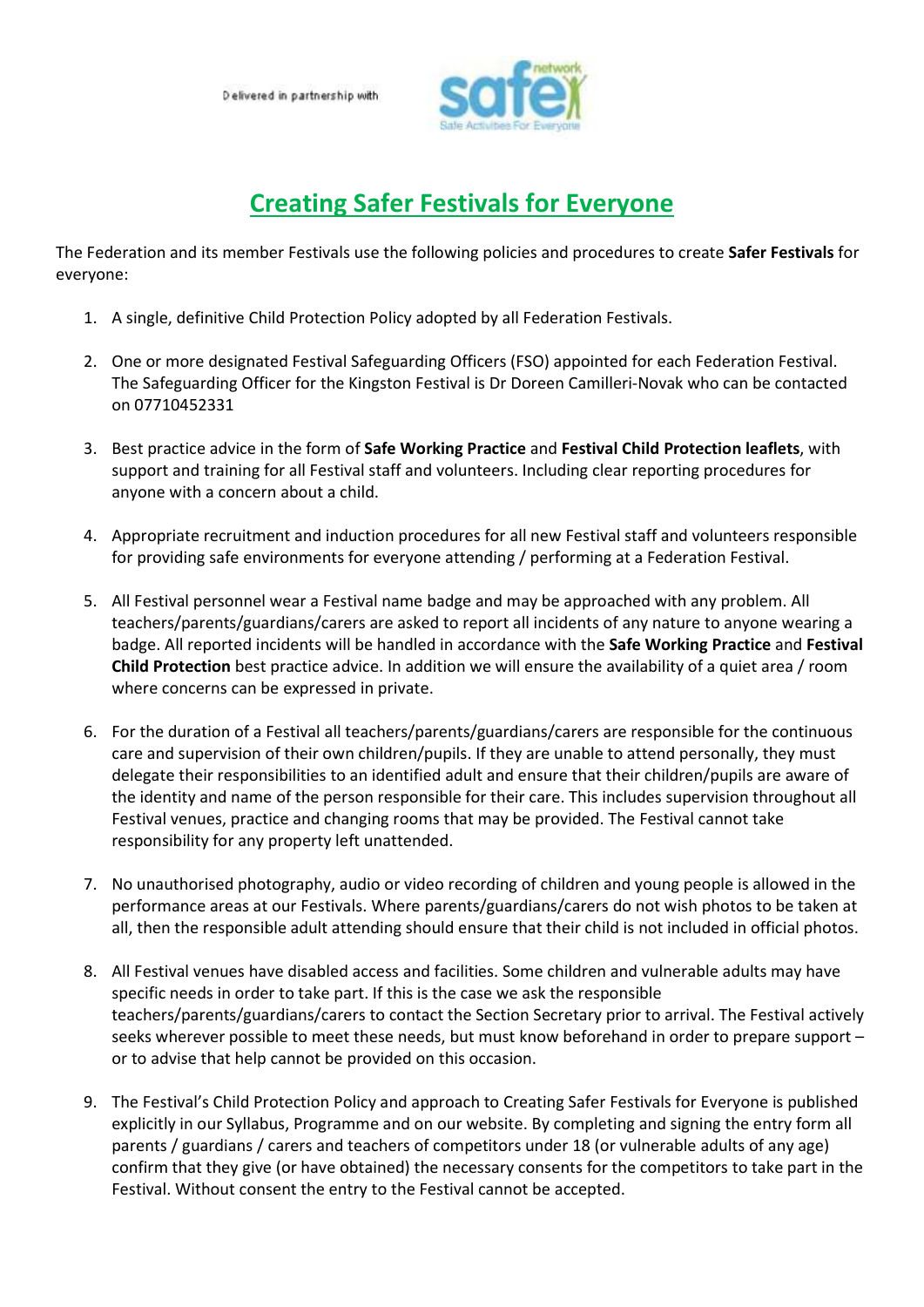### STAGE DANCING INFORMATION

### \*\* All entries must be received by 29<sup>th</sup> July 2022 \*\*

### Festival Dates and Venues:-

Guildford County School, Farnham Road, Guildford, GU2 4LU

5<sup>th</sup>/6<sup>th</sup>, 12<sup>th</sup>/13<sup>th</sup>, 19<sup>th</sup>/20<sup>th</sup>, and 26<sup>th</sup>/27<sup>th</sup> November 2022

### NB: This is not a qualifying festival

1. Entry forms will be available on the website http://www.kingstonperformingarts.co.uk/stagedancing.html and the Dance Festival Facebook page and should ideally sent by email (although postal entries will be accepted) to:

kingstonfestivalofdance@gmail.com Mrs Jen Tatner, 93 High View Road, Guildford, Surrey, GU2 7RY Telephone: 07919 426490

Please pay by BACS to the following account: Account Name: Kingston-upon-Thames Festival of the Performing Arts Sort Code: 30-94-77 Account Number: 00649090 Cheques should be made payable to:- Kingston-upon-Thames Festival of the Performing Arts

- 2. Entries will be processed in strict order of receipt and priority will be given to those schools who regularly attend Kingston Dance Festival. Entries will not be marked as complete until payment has been received in full. The committee reserves the right to reject and/or return entries should the maximum number be reached prior to the closing date.
- 3. Dance schools must make one single payment for all entries.
- 4. Refunds may be given only in exceptional circumstances

### LATE ENTRIES WILL NOT BE ACCEPTED

#### ENTRY FEES

| Solo   | £6.00            |
|--------|------------------|
| Duet   | £8.00            |
| Trio   | £12.00           |
| Groups | £3.00 per person |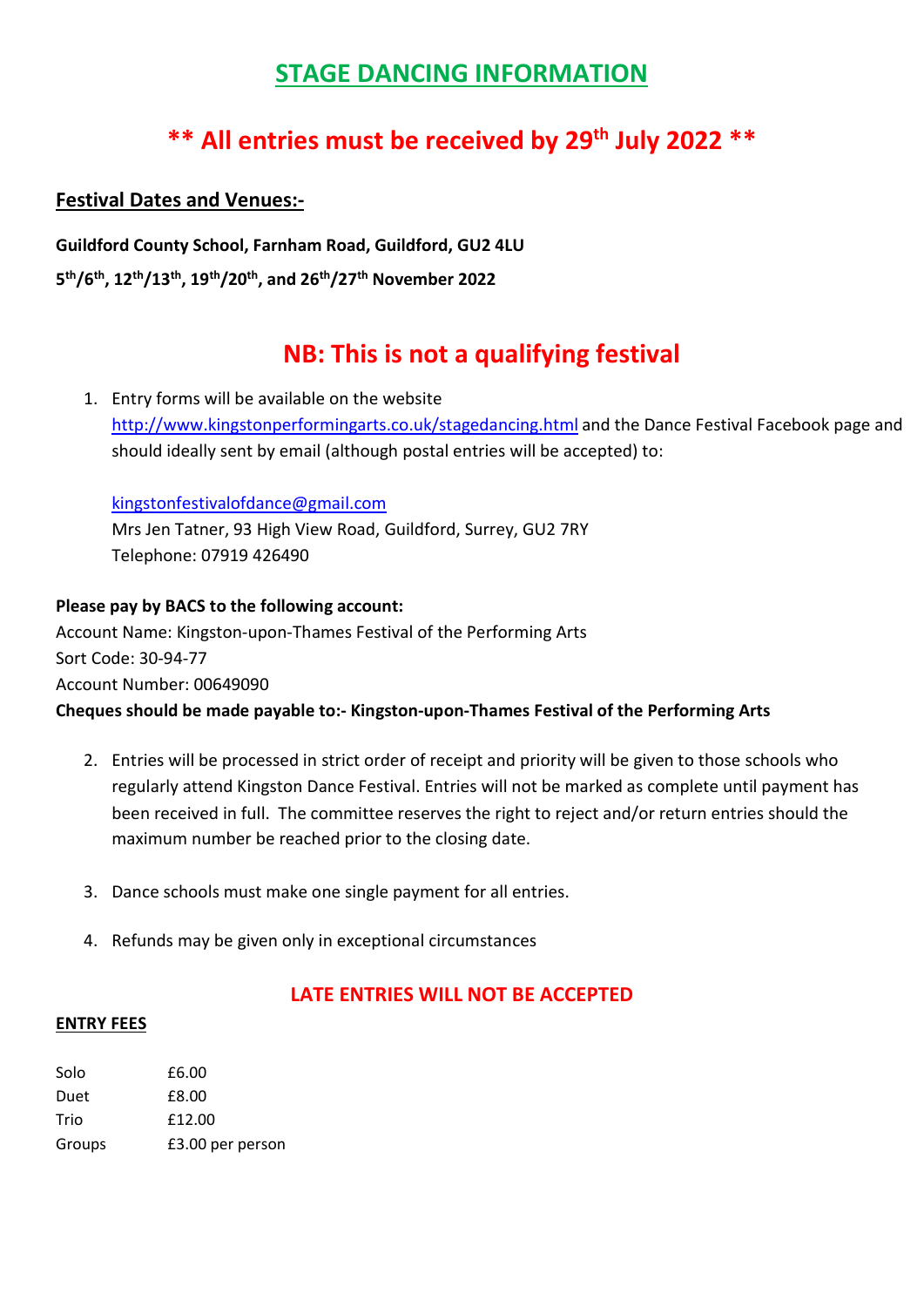### RULES FOR STAGE DANCING SECTION

See also the General Festival Regulations.

- 1. Age as at 1st September 2022. The age of the oldest competitor in a duet, trio, quartet or group determines the age-group.
- 2. There is a central music system provided by the Festival and the fee for playing CD's is included in the entry fee. Performers must provide their own music and CD's must be handed to an official at least 30 minutes before the start of the section. All music will be played by a Festival Official. A separate CD must be provided for each dance and it must only have ONE TRACK with NO other tracks following. Clear labelling - name of competitor and style of dance on CD is essential.
- 3. No Dance may exceed the official time limit, or it risks disqualification. No musical bows are permitted
- 4. Dances which are set by an Examining Board for use in their Syllabus may not be used
- 5. Music used in any Song and Dance Section must not include any singing or chanting
- 6. No tap or similar sound effect may be included on CD's used in any Tap Section
- 7. Pointe work is not allowed for any competitor under 13 years of age, unless dancing in a senior group and 13 at the time of the dance.
- 8. In the sections for under 5 years, 5 and 6 years, 7 and 8 years and 9 and 10 years, competitors who forget their dances may be allowed to recommence at the end of their particular class at the adjudicator's discretion.
- 9. Performers must report to the official in charge of CDs on arrival or at least 30minutes before their class is due to start. Late-comers will be allowed to dance only if time permits at the discretion of the organiser and will be marked but not placed
- 10. If any of the festival sections run early the organisers reserve the right to bring forward the timing of subsequent sections from those advertised in the programme by up to one hour.
- 11. The adjudicator's decision is final and no discussion or correspondence concerning such decisions may ensue. Communication with the adjudicator by competitors, teachers, or other interested parties prior to or during the competition is strictly prohibited.
- 12. The adjudicator reserves the right not to award any place or medals when, in their opinion, the standard of dance is insufficiently high or to individuals who infringe these regulations.
- 13. Competitors may not perform more than once in their own age group for each Solo Section and for each technique in a Duet, OR Trio section. Younger competitors may perform out of their age group not more than once in each technique for Duet, Trio OR Group sections.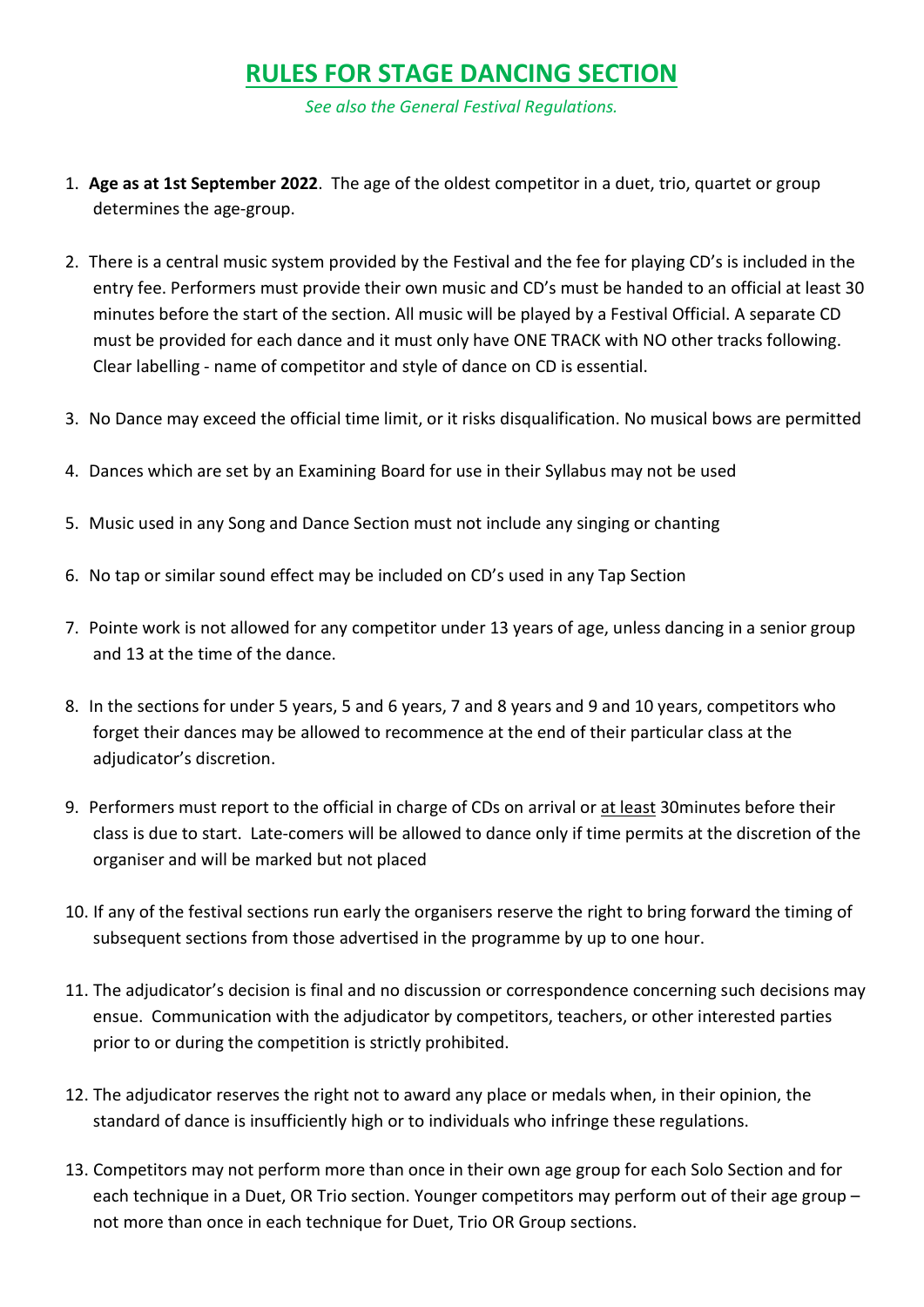- 14. Solos, Duets and Trio Classes: The music will be stopped at the end of the dance limit. A musical exit may be included on the recording, provided it falls within the time limit.
- 15. Only two groups per school, per section are allowed and a dancer can dance only once in each group section.
- 16. The minimum number of performers in an All England group is 8.
- 17. All Trophies will be awarded at the Adjudicator's discretion
- 18. The stage and wings are out of bounds except for authorised persons and entrants about to perform. Authorised persons include one assistant from each school who may accompany children under 7 years of age, and older performers for the sole purpose of wardrobe or props.
- 19. The definition of "Classical" is:- Ballet, Stylised/Modern Ballet, Greek, National, Character and Contemporary. The definition of "Stage" is: Tap, Song & Dance and Modern.
- 20. Performers must dance in correct numerical order as detailed in the programme except where a complete change of make-up and hairstyle is involved.
- 21. If there is a technical difficulty with music it will be the Adjudicator's discretion as to whether a redance is permitted.
- 22. Access to changing rooms is restricted to teachers, parents and/or official licenced chaperones who need to help children with dressing. Anyone not in these categories of helpers will be asked to leave the area.
- 23. Dressing Rooms must be kept tidy and respect must be given to the school property. Any possessions left in the dressing rooms are entirely at the owner's risk.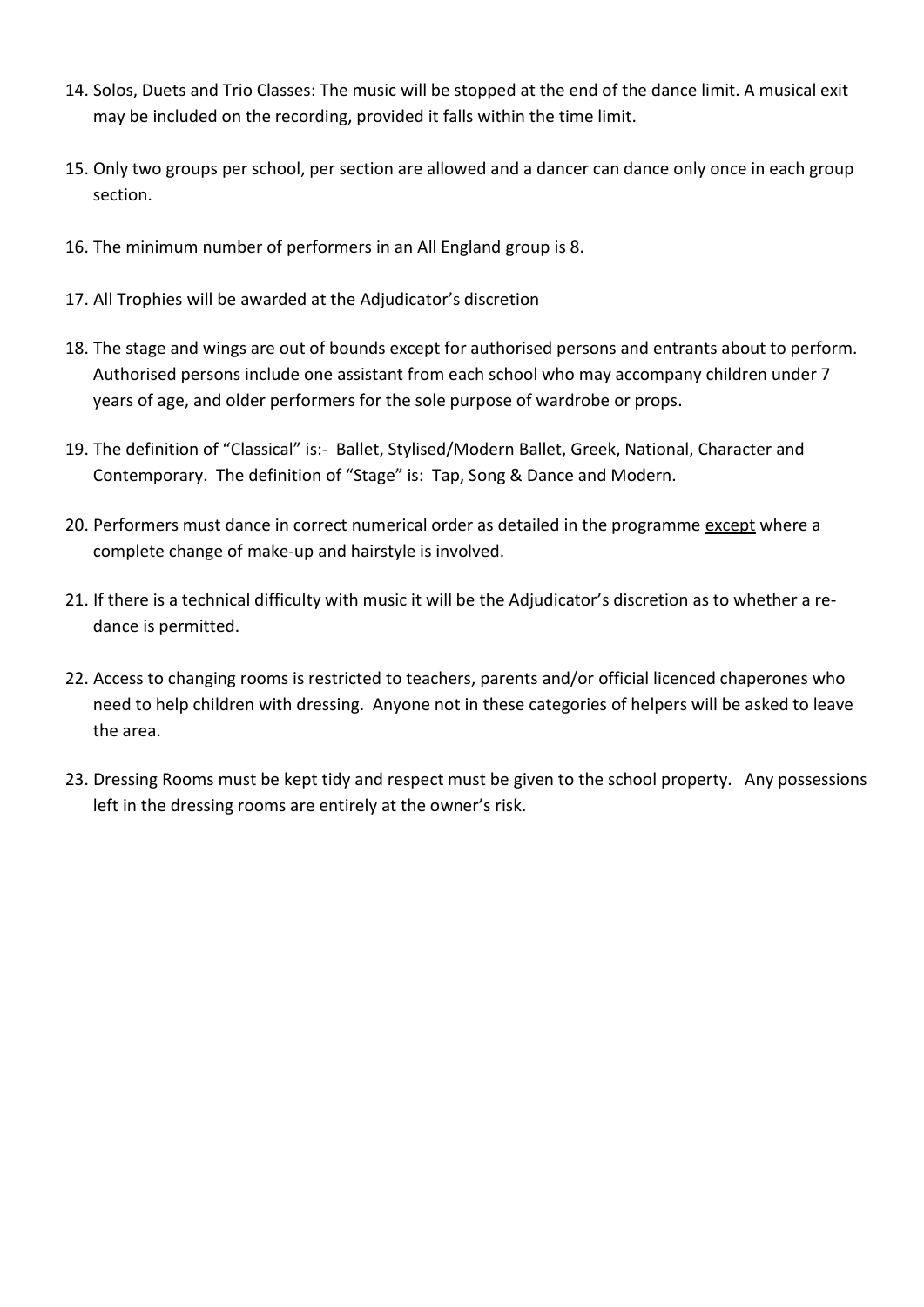### CLASSES AND TIME LIMITS

| <b>MINIS</b>                   |                                   |                                                         |                         |
|--------------------------------|-----------------------------------|---------------------------------------------------------|-------------------------|
| А                              | 400C                              | Classical Solo: 4 years and under Time limit 1½ minutes |                         |
| A                              | 400S                              | Stage Solo: 4 years and under                           | Time limit 11/2 minutes |
|                                |                                   |                                                         |                         |
|                                | <b>CLASSICAL SOLO GREEK DANCE</b> |                                                         |                         |
| Α                              | 401                               | 5 and 6 years                                           | Time limit 1% minutes   |
| А                              | 402                               | 7 and 8 years                                           | Time limit 1% minutes   |
| В                              | 403                               | 9 and 10 years                                          | Time limit 1% minutes   |
| C                              | 404                               | 11 and 12 years                                         | Time limit 2 minutes    |
| D                              | 405                               | 13 and 14 years                                         | Time limit 2 minutes    |
| E                              | 406                               | 15 to 18 years                                          | Time limit 2 minutes    |
|                                |                                   |                                                         |                         |
|                                |                                   |                                                         |                         |
| <b>CLASSICAL SOLO BALLET</b>   |                                   |                                                         |                         |
| A                              | 407                               | 5 and 6 years - Demi pointe                             | Time limit 1% minutes   |
| А                              | 408                               | 7 and 8 years - Demi pointe                             | Time limit 1% minutes   |
| В                              | 409                               | 9 and 10 years - Demi pointe                            | Time limit 1% minutes   |
| C                              | 410                               | 11 and 12 years - Demi pointe                           | Time limit 2 minutes    |
| D                              | 411                               | 13 and 14 years                                         | Time limit 2 minutes    |
| E                              | 412                               | 15 to 18 years                                          | Time limit 2 minutes    |
|                                |                                   |                                                         |                         |
|                                | <b>CLASSICAL SOLO CHARACTER</b>   |                                                         |                         |
| А                              | 413                               | 5 and 6 years - Demi pointe                             | Time limit 1% minutes   |
| А                              | 414                               | 7 and 8 years - Demi pointe                             | Time limit 1% minutes   |
|                                |                                   |                                                         |                         |
| B                              | 415                               | 9 and 10 years - Demi pointe                            | Time limit 1% minutes   |
| C                              | 416                               | 11 and 12 years - Demi pointe                           | Time limit 2 minutes    |
| D                              | 417                               | 13 and 14 years                                         | Time limit 2 minutes    |
| E                              | 418                               | 15 to 18 years                                          | Time limit 2 minutes    |
|                                |                                   |                                                         |                         |
|                                |                                   | <b>CLASSICAL SOLO STYLISED BALLET</b>                   |                         |
| Α                              | 419                               | 5 and 6 years                                           | Time limit 1% minutes   |
| A                              | 420                               | 7 and 8 years                                           | Time limit 11/2 minutes |
| B                              | 421                               | 9 and 10 years                                          | Time limit 11/2 minutes |
| C                              | 422                               | 11 and 12 years                                         | Time limit 2 minutes    |
|                                |                                   |                                                         |                         |
| D                              | 423                               | 13 and 14 years                                         | Time limit 2 minutes    |
| E                              | 424                               | 15 to 18 years                                          | Time limit 2 minutes    |
| <b>CLASSICAL SOLO NATIONAL</b> |                                   |                                                         |                         |
| A                              | 425                               | 5 and 6 years                                           | Time limit 1% minutes   |
| A                              | 426                               | 7 and 8 years                                           | Time limit 1% minutes   |
| В                              | 427                               | 9 and 10 years                                          | Time limit 1% minutes   |
| C                              | 428                               | 11 and 12 years                                         | Time limit 2 minutes    |
| D                              | 429                               | 13 and 14 years                                         | Time limit 2 minutes    |
| E                              | 430                               | 15 to 18 years                                          | Time limit 2 minutes    |
|                                |                                   |                                                         |                         |
|                                |                                   | CLASSICAL SOLO CONTEMPORARY/ MODERN BALLET              |                         |
| D                              | <b>CMBA</b>                       | 13 and 14 years                                         | Time limit 2 minutes    |
| E                              | CMBB                              | 15 to 18 years                                          | Time limit 2 minutes    |
|                                |                                   |                                                         |                         |
|                                |                                   | STAGE SOLO MODERN/MODERN LYRICAL                        |                         |
| A                              | 431                               | 5 and 6 years                                           | Time limit 1% minutes   |
| A                              | 432                               | 7 and 8 years                                           | Time limit 1% minutes   |
| В                              | 433                               | 9 and 10 years                                          | Time limit 1% minutes   |
| С                              | 434                               | 11 and 12 years                                         | Time limit 2 minutes    |
| D                              | 435                               | 13 and 14 years                                         | Time limit 2 minutes    |
| E                              | 436                               | 15 to 18 years                                          | Time limit 2 minutes    |
|                                |                                   |                                                         |                         |
|                                |                                   |                                                         |                         |
|                                |                                   | STAGE SOLO TAP (NB See Dance Regulation 6)              |                         |
| А                              | 437                               | 5 and 6 years                                           | Time limit 1% minutes   |
| А                              | 438                               | 7 and 8 years                                           | Time limit 1% minutes   |
| В                              | 439                               | 9 and 10 years                                          | Time limit 1% minutes   |
| C                              | 440                               | 11 and 12 years                                         | Time limit 2 minutes    |
| D                              | 441                               | 13 and 14 years                                         | Time limit 2 minutes    |
| E                              | 442                               | 15 to 18 years                                          | Time limit 2 minutes    |
|                                |                                   |                                                         |                         |
|                                |                                   |                                                         |                         |
|                                |                                   | STAGE SOLO SONG & DANCE (NB See Dance Regulation 5)     |                         |
| A                              | 443                               | 5 and 6 years                                           | Time limit 2 minutes    |
| Α                              | 444                               | 7 and 8 years                                           | Time limit 2 minutes    |
| В                              | 445                               | 9 and 10 years                                          | Time limit 2 minutes    |
| С                              | 446                               | 11 and 12 years                                         | Time limit 21/2 minutes |
| D                              | 447                               | 13 and 14 years                                         | Time limit 21/2 minutes |
| E                              | 448                               | 15 to 18 years                                          | Time limit 21/2 minutes |
|                                |                                   |                                                         |                         |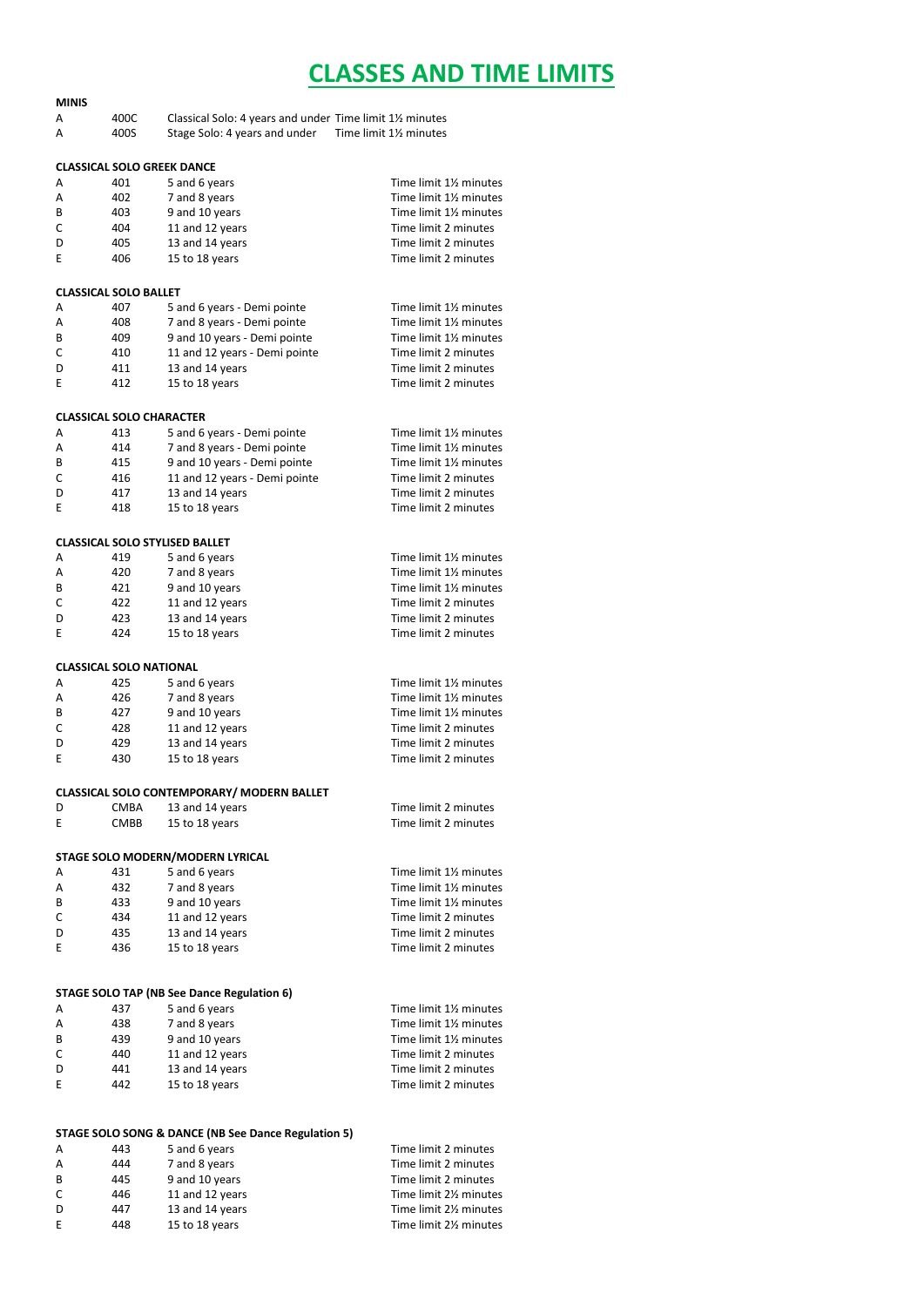|                       | <b>CLASSICAL DUET GREEK</b>                       |                                                  |
|-----------------------|---------------------------------------------------|--------------------------------------------------|
| 449                   | 10 years and under                                | Time limit 21/2 minutes                          |
| 450                   | 14 years and under                                | Time limit 2% minutes                            |
| 451                   | 21 years and under                                | Time limit 21/ <sub>2</sub> minutes              |
|                       |                                                   |                                                  |
|                       |                                                   |                                                  |
|                       | <b>CLASSICAL DUET BALLET</b>                      |                                                  |
| 453                   | 10 years and under                                | Time limit 2 <sup>1</sup> / <sub>2</sub> minutes |
| 454                   | 14 years and under                                | Time limit 2 <sup>1/2</sup> minutes              |
| 455                   | 21 years and under                                | Time limit 21/2 minutes                          |
|                       |                                                   |                                                  |
|                       |                                                   |                                                  |
|                       | <b>CLASSICAL DUET CHARACTER</b>                   |                                                  |
| 457                   | 10 years and under                                | Time limit 2% minutes                            |
| 458                   | 14 years and under                                | Time limit 2 <sup>1/2</sup> minutes              |
| 459                   | 21 years and under                                | Time limit 2% minutes                            |
|                       |                                                   |                                                  |
|                       | <b>CLASSICAL DUET STYLISED BALLET</b>             |                                                  |
| 461                   | 14 years and under                                | Time limit 2 <sup>1</sup> / <sub>2</sub> minutes |
| 462                   | 21 years and under                                | Time limit 21/ <sub>2</sub> minutes              |
|                       |                                                   |                                                  |
|                       | <b>CLASSICAL DUET NATIONAL</b>                    |                                                  |
| 465                   | 10 years and under                                | Time limit 21/ <sub>2</sub> minutes              |
| 466                   | 14 years and under                                | Time limit 2% minutes                            |
|                       |                                                   |                                                  |
| 467                   | 21 years and under                                | Time limit 2% minutes                            |
|                       |                                                   |                                                  |
|                       | CLASSICAL DUET CONTEMPORARY/ MODERN BALLET        |                                                  |
| <b>CMBC</b>           | 14 years and under                                | Time limit 2% minutes                            |
| <b>CMBD</b>           | 21 years and under                                | Time limit 2% minutes                            |
|                       |                                                   |                                                  |
|                       | STAGE DUET MODERN - NO SONG                       |                                                  |
| 469                   | 10 years and under                                | Time limit 21/ <sub>2</sub> minutes              |
| 470                   | 14 years and under                                | Time limit 2% minutes                            |
| 471                   | 21 years and under                                | Time limit 21/ <sub>2</sub> minutes              |
|                       |                                                   |                                                  |
| <b>STAGE DUET TAP</b> |                                                   |                                                  |
|                       | (NB See Dance Regulation 6)                       |                                                  |
| 473                   | 10 years and under                                | Time limit 21/ <sub>2</sub> minutes              |
|                       |                                                   | Time limit 21/ <sub>2</sub> minutes              |
| 474                   | 14 years and under                                |                                                  |
| 475                   | 21 years and under                                | Time limit 21/ <sub>2</sub> minutes              |
|                       |                                                   |                                                  |
|                       | STAGE DUET SONG & DANCE                           |                                                  |
|                       | (NB See Dance Regulation 5)                       |                                                  |
| 477                   | 10 years and under                                | Time limit 3 minutes                             |
| 478                   | 14 years and under                                | Time limit 3 minutes                             |
| 479                   | 21 years and under                                | Time limit 3 minutes                             |
|                       |                                                   |                                                  |
|                       | <b>CLASSICAL TRIO GREEK</b>                       |                                                  |
|                       |                                                   |                                                  |
| 481                   | 10 years and under                                | Time limit 21/ <sub>2</sub> minutes              |
| 482                   | 14 years and under                                | Time limit 2% minutes                            |
| 483                   | 21 years and under                                | Time limit 21/ <sub>2</sub> minutes              |
|                       |                                                   |                                                  |
|                       | <b>CLASSICAL TRIO BALLET</b>                      |                                                  |
| 485                   | 10 years and under                                | Time limit 21/ <sub>2</sub> minutes              |
| 486                   | 14 years and under                                | Time limit 2% minutes                            |
| 487                   | 21 years and under                                | Time limit 21/ <sub>2</sub> minutes              |
|                       |                                                   |                                                  |
|                       | <b>CLASSICAL TRIO CHARACTER</b>                   |                                                  |
|                       |                                                   |                                                  |
| 489                   | 10 years and under                                | Time limit 21/ <sub>2</sub> minutes              |
| 490                   | 14 years and under                                | Time limit 21/ <sub>2</sub> minutes              |
| 491                   | 21 years and under                                | Time limit 21/ <sub>2</sub> minutes              |
|                       |                                                   |                                                  |
|                       | <b>CLASSICAL TRIO STYLISED BALLET</b>             |                                                  |
| 493                   | 14 years and under                                | Time limit 21/ <sub>2</sub> minutes              |
| 494                   | 21 years and under                                | Time limit 21/ <sub>2</sub> minutes              |
|                       |                                                   |                                                  |
|                       |                                                   |                                                  |
|                       | <b>CLASSICAL TRIO NATIONAL</b>                    |                                                  |
| 497                   | 10 years and under                                | Time limit 2½ minutes                            |
| 498                   | 14 years and under                                | Time limit 21/2 minutes                          |
| 499                   | 21 years and under                                | Time limit 21/ <sub>2</sub> minutes              |
|                       |                                                   |                                                  |
|                       | <b>CLASSICAL TRIO CONTEMPORARY/ MODERN BALLET</b> |                                                  |
|                       |                                                   |                                                  |

| CMBE | 14 years and under | Time limit 2 <sup>1/2</sup> minutes |
|------|--------------------|-------------------------------------|
| CMBF | 21 years and under | Time limit 2 <sup>1/2</sup> minutes |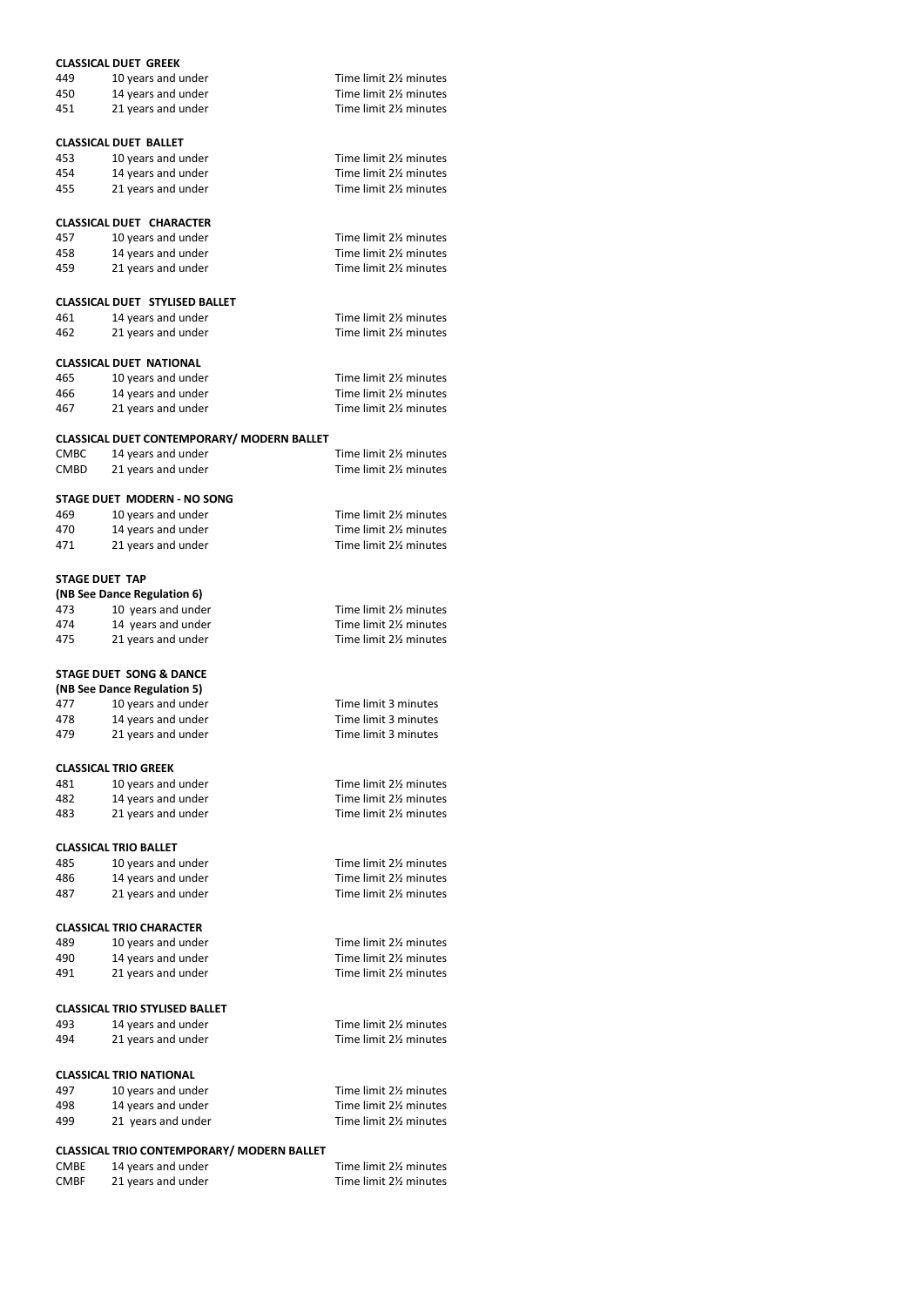|                           | STAGE TRIO MODERN - NO SONG                                  |                       |
|---------------------------|--------------------------------------------------------------|-----------------------|
| 502                       | 10 years and under                                           | Time limit 2% minutes |
| 503                       | 14 years and under                                           | Time limit 2% minutes |
| 504                       | 21 years and under                                           | Time limit 2% minutes |
| <b>STAGE TRIO TAP</b>     |                                                              |                       |
|                           | (NB See Dance Regulation 6)                                  |                       |
| 505                       | 10 years and under                                           | Time limit 2% minutes |
| 506                       |                                                              | Time limit 2% minutes |
|                           | 14 years and under                                           |                       |
| 507                       | 21 years and under                                           | Time limit 2% minutes |
|                           | <b>STAGE TRIO SONG &amp; DANCE</b>                           |                       |
|                           | (NB See Dance Regulation 5)                                  |                       |
| 509                       |                                                              | Time limit 3 minutes  |
|                           | 10 years and under                                           |                       |
| 510                       | 14 years and under                                           | Time limit 3 minutes  |
| 511                       | 21 years and under                                           | Time limit 3 minutes  |
|                           | <b>CLASSICAL GROUP DANCE (Greek, Contemporary, National,</b> |                       |
| <b>Character, Ballet)</b> |                                                              |                       |
|                           | Minimum 8 dancers.                                           |                       |
| 529                       | 10 years and under                                           | Time limit 4 minutes  |
| 530                       |                                                              | Time limit 4 minutes  |
|                           | 14 years and under                                           |                       |
| 531                       | 21 years and under                                           | Time limit 4 minutes  |
|                           | STAGE GROUP DANCE (Modern Tan)                               |                       |

#### STAGE GROUP DANCE (Modern, Tap)

| Minimum 8 dancers. |                    |                      |  |
|--------------------|--------------------|----------------------|--|
| 533                | 10 years and under | Time limit 4 minutes |  |
| 534                | 14 years and under | Time limit 4 minutes |  |
| 535                | 21 years and under | Time limit 4 minutes |  |

#### STAGE GROUP DANCE (Song & Dance)

#### Minimum 8 dancers.

| 537 | 10 years and under | Time limit 41/2 minutes |
|-----|--------------------|-------------------------|
| 538 | 14 years and under | Time limit 4% minutes   |
| 539 | 21 years and under | Time limit 4% minutes   |

## MARKING SCHEME

| <b>CATEGORY</b>                        | <b>QUALIFYING</b><br><b>MARK</b> |
|----------------------------------------|----------------------------------|
| <b>SOLOS</b>                           |                                  |
| Babies/Pre-Juniors (6 Years & under)   | 84                               |
| Class A (7 & 8 years)                  |                                  |
| Class B $(9 & 10$ years)               |                                  |
| Class C (11 & 12 years)                | 86                               |
| Class D (13 & 14 years)                |                                  |
| Class E (15 to 18 inclusive)           |                                  |
| <b>DUETS, TRIOS &amp; GROUPS</b>       |                                  |
| 6 years and under                      | 84                               |
| <b>JUNIOR 10 years and under</b>       |                                  |
| <b>INTERMEDIATE 14 years and under</b> | 86                               |
| SENIOR 21 years and under              |                                  |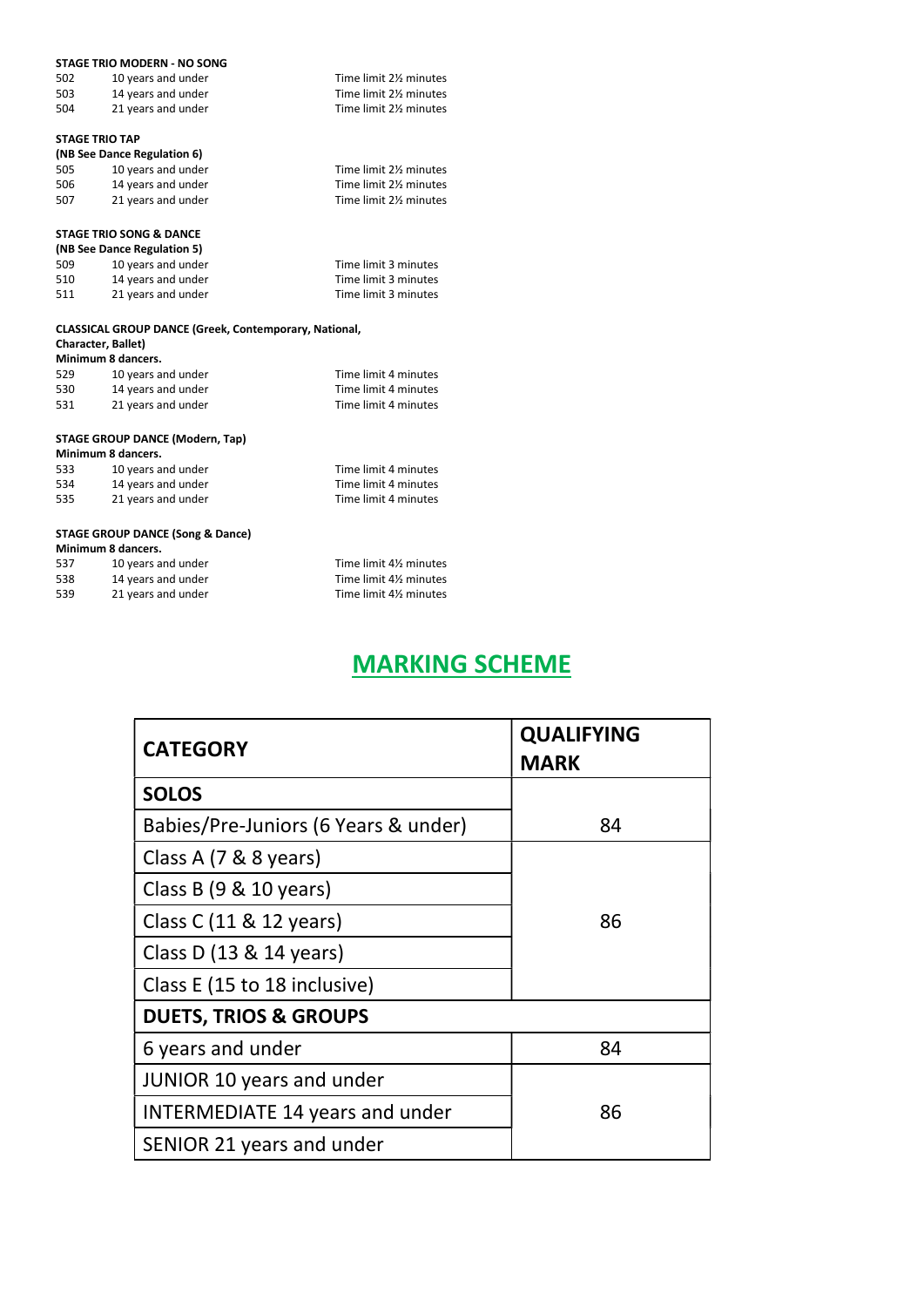## Definition Of Marks

| 75-77 | Fair               | A performance limited in its communication                                        |
|-------|--------------------|-----------------------------------------------------------------------------------|
| 78-80 | <b>Moderate</b>    | A performance showing development of technique and/or communication               |
| 81-83 | Merit              | A capable performance showing some artistic appreciation and/or technical ability |
| 84-86 | Commended          | A convincing performance technically and artistically                             |
| 87-89 | <b>Distinction</b> | An excellent performance technically and artistically                             |
| $90+$ | <b>Outstanding</b> | An exceptional performance, both technically and artistically                     |

### GENERAL FESTIVAL REGULATIONS

- 1. ELIGIBILITY Except for Open classes, the competitions are for amateurs. For the purposes of this Festival, an amateur is considered to be one who does not receive more than out-of-pocket expenses for services rendered in that branch of the art in which he or she is competing. This rule does not apply to conductors or accompanists. The age of candidates for all sections is reckoned as on  $1<sup>t</sup>$ September 2022.
- 2. **ENTRIES** Entries must be submitted on the official Entry Form to the appropriate Section Secretary by the date indicated. No postal enquiries or entries can be acknowledged unless accompanied by a stamped addressed envelope. Separate entry forms must be used for each Section. The Committee reserves the right to refuse entries. In some classes the number of entries may be limited by time available, in which case entries will be accepted on a first received basis. In all other cases entry fees are not refundable.
- 3. CLASSES May be combined when entries are small or divided when entries are large.
- 4. SONGS FROM THE SHOWS (VOCAL & DANCE ENTRIES) All performances using music from shows in current production are subject to copyright law. Songs from shows in current production may be sung as a concert item, i.e. with no costume or movement, without need for copyright permission. Where movement or costume are included in a performance, copyright permission is required and the Festival Committee accepts these entries on the basis that the appropriate copyright permission has been sought. Performers or teachers with queries on how to obtain copyright permission for performance items should contact Festivals House (tel: 0870 7744 290) before making their entries.
- 5. TIME LIMITS Must be strictly adhered to. Competitors exceeding these limits will be stopped and may be disqualified.
- 6. USE OF RECORDED MUSIC This Festival (through its membership of BIFF) participates in its Group Licence with Phonographic Performance Limited providing permission for Dance Classes to play recorded music as an accompaniment / backing track if required.
- 7. **ADJUDICATORS** The Adjudicator's decision is final. The Committee reserves the right to appoint any other adjudicators than those advised, if considered necessary. Communication with the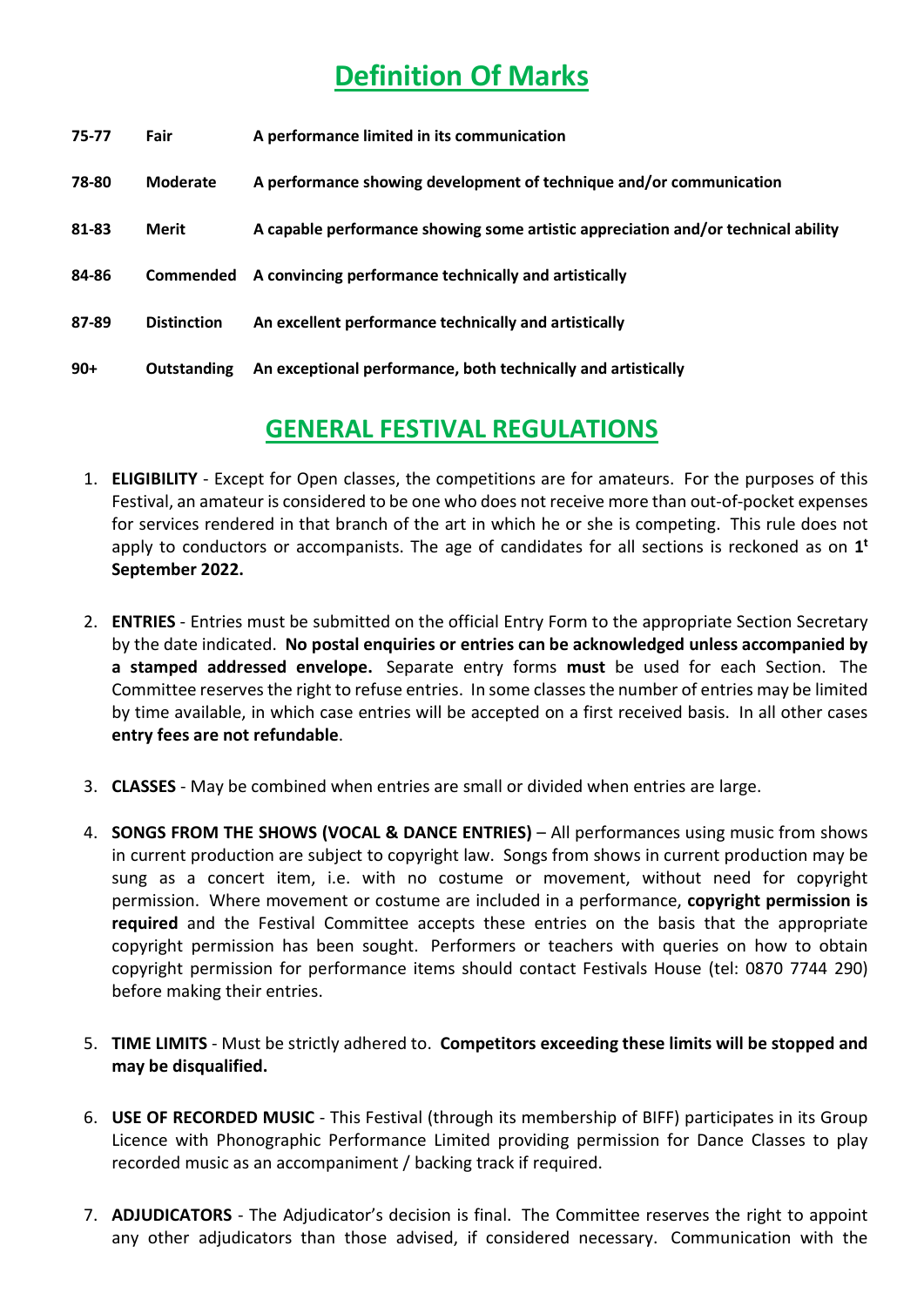Adjudicator by competitors, teachers or any other interested parties prior to or during the competition is prohibited and the Committee reserves the right to disqualify a competitor for any breach of this rule.

- 8. VIDEOS, FLASH PHOTOGRAPHY and RECORDINGS Are not permitted during any performance or adjudication. Anyone not obeying this rule may be asked to leave the auditorium.
- 9. DATA RETENTION Kingston Dance Festival holds data solely for the purpose of running the event. Personal data will not be disclosed to third parties without the express permission of the data subject unless such disclosure is to enable the Festival to fulfil its purpose.
- 10. ADMISSION TO SESSIONS Admission to all sessions, other than for competitors, will be charged at the door.
- 11. FIRST AID A first aid kit will be available on the premises and all incidents no matter how small should be reported and recorded in the Accident Book.

### ENTRANCE TO DANCING SESSIONS

(see also regulation 15 in the General Rules)

| <b>Per Session</b>                                               |
|------------------------------------------------------------------|
| <b>All Day Ticket</b>                                            |
| <b>Season Ticket</b>                                             |
| Senior Citizens & Children 6 and over (children under 6 go free) |
| All day Seniors & Children 6 and over                            |
|                                                                  |

Admittance to the Auditorium is by wristband only. A maximum of two teachers passes will be available for each dance school for the duration of the festival.

\*\*\*\*\*\*\*\*\*\*\*\*\*\*\*\*\*\*\*\*\*\*\*\*\*\*\*\*\*\*\*\*\*\*\*\*\*\*\*\*\*\*\*\*\*\*\*\*\*\*\*\*\*\*\*\*\*\*\*\*\*\*\*\*\*\*\*\*\*\*

All festivals affiliated to the British and International Federation of Festivals are required to have a Child Protection Policy. Parents, guardians and carers of all participants in the festival must be aware of Kingston Upon Thames Festival Of Performing Arts' Child Protection Policy which is printed in this syllabus (see page 5). Teachers will receive copies of the Child Protection Policy and it is their responsibility to distribute these copies to parents.

\*\*\*\*\*\*\*\*\*\*\*\*\*\*\*\*\*\*\*\*\*\*\*\*\*\*\*\*\*\*\*\*\*\*\*\*\*\*\*\*\*\*\*\*\*\*\*\*\*\*\*\*\*\*\*\*\*\*\*\*\*\*\*\*\*\*\*\*\*\* CUPS WON LAST YEAR MUST BE RETURNED BEFORE THE 1st DAY OF THE FESTIVAL. PLEASE ENSURE THEY ARE CLEAN AND READY FOR THE PRIZE-GIVING. \*\*\*\*\*\*\*\*\*\*\*\*\*\*\*\*\*\*\*\*\*\*\*\*\*\*\*\*\*\*\*\*\*\*\*\*\*\*\*\*\*\*\*\*\*\*\*\*\*\*\*\*\*\*\*\*\*\*\*\*\*\*\*\*\*\*\*\*\*\*